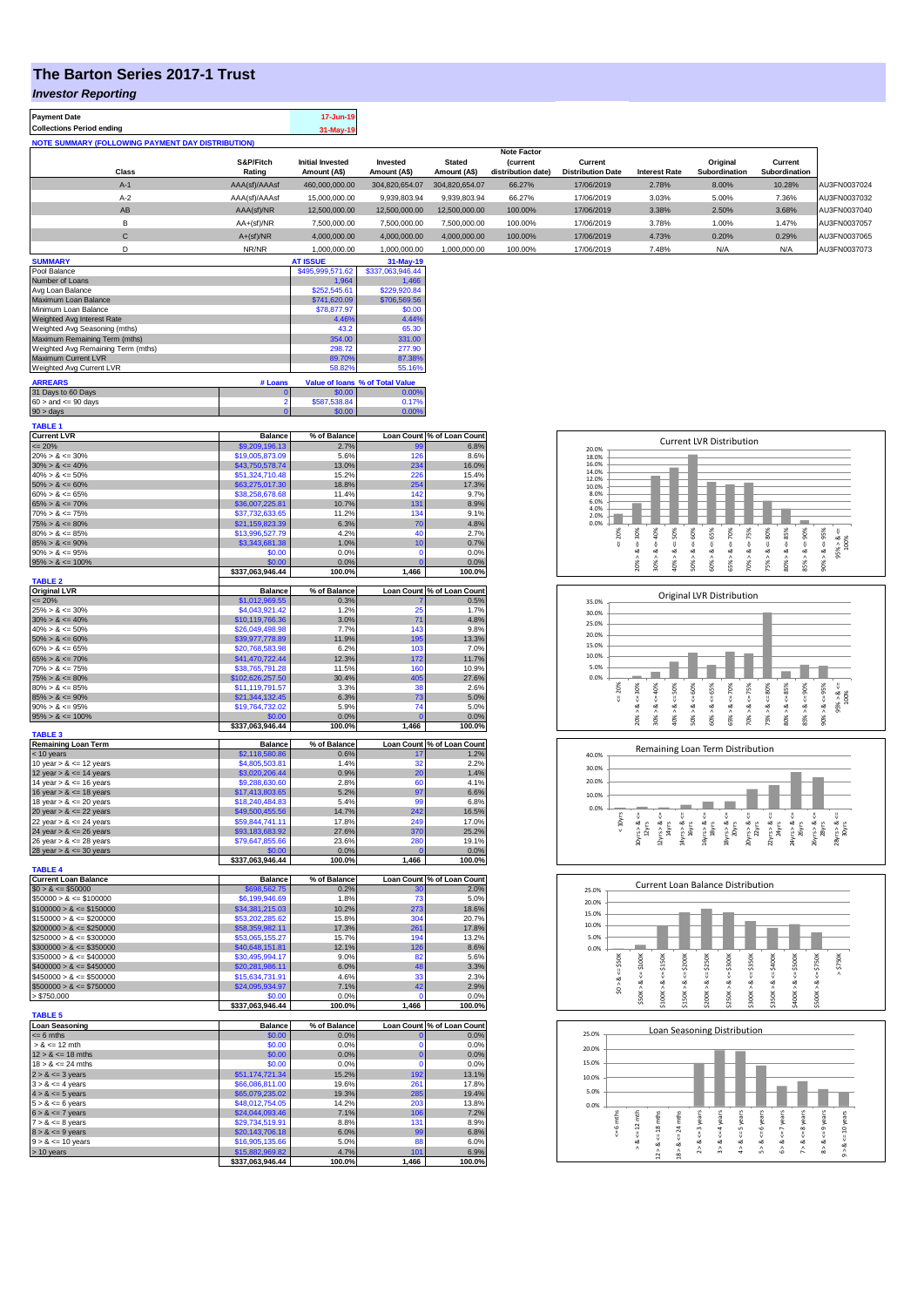## **The Barton Series 2017-1 Trust**

## *Investor Reporting*

| <b>Payment Date</b>                                 |                      | 17-Jun-19           |                |                            |
|-----------------------------------------------------|----------------------|---------------------|----------------|----------------------------|
|                                                     |                      |                     |                |                            |
| <b>Collections Period ending</b>                    |                      | 31-May-19           |                |                            |
| <b>TABLE</b>                                        |                      |                     |                |                            |
| Postcode Concentration (top 10 by value)            | <b>Balance</b>       | % of Balance        |                | Loan Count % of Loan Count |
| 2650                                                | \$7,361,000.51       | 2.2%                | 36             | 2.5%                       |
| 2905                                                | \$6,143,784.76       | 1.8%                | 23             | 1.6%                       |
| 2615                                                | \$5,955,661.65       | 1.8%                | 25             | 1.7%                       |
|                                                     |                      |                     |                |                            |
| 6210                                                | \$5,943,942.44       | 1.8%                | 31             | 2.1%                       |
| 5108                                                | \$5,813,471.76       | 1.7%                | 35             | 2.4%                       |
| 2602                                                | \$5,506,077.29       | 1.6%                | 20             | 1.4%                       |
| 2914                                                | \$5,366,262.48       | 1.6%                | 16             | 1.1%                       |
| 5109                                                | \$5,306,852.45       | 1.6%                | 20             | 2.0%                       |
| 2617                                                | \$4,969,623.09       | 1.5%                | 17             | 1.2%                       |
|                                                     |                      |                     |                |                            |
| 6208                                                | \$4,278,548.34       | 1.3%                | 15             | 1.0%                       |
|                                                     |                      |                     |                |                            |
| <b>TABLE 7</b>                                      |                      |                     |                |                            |
| <b>Geographic Distribution</b>                      | <b>Balance</b>       | % of Balance        |                | Loan Count % of Loan Count |
| <b>Australian Capital Territory</b>                 | \$58,906,104.16      | 17.5%               | 227            | 15.5%                      |
| New South Wales                                     | \$53,346,843.39      | 15.8%               | 224            | 15.3%                      |
| Northern Territory                                  | \$911,835.73         | 0.3%                |                | 0.3%                       |
|                                                     | \$10,767,487.52      | 3.2%                | 43             | 2.9%                       |
| Queensland                                          |                      |                     |                |                            |
| South Australia                                     | \$138,299,291.98     | 41.0%               | 681            | 46.5%                      |
| Tasmania                                            | \$738,042.85         | 0.2%                | 2              | 0.1%                       |
| Victoria                                            | \$8,556,617.20       | 2.5%                | 33             | 2.3%                       |
| Western Australia                                   | \$65,537,723,61      | 19.4%               | 252            | 17.2%                      |
|                                                     |                      |                     |                |                            |
|                                                     | \$337,063,946.44     | 100.0%              | 1,466          | 100.0%                     |
| <b>TABLE 8</b>                                      |                      |                     |                |                            |
| Metro/Non-Metro/Inner-City                          | <b>Balance</b>       | % of Balance        |                | Loan Count % of Loan Count |
| Metro                                               | \$265,576,143.93     | 78.8%               | 1141           | 77.8%                      |
| Non-metro                                           | \$70,608,304.47      | 20.9%               | 321            | 21.9%                      |
| Inner city                                          | \$879,498.04         | 0.3%                |                | 0.3%                       |
|                                                     | \$337,063,946.44     | 100.0%              | 1,466          | 100.0%                     |
| TABLE <sub>9</sub>                                  |                      |                     |                |                            |
|                                                     |                      |                     |                |                            |
| <b>Property Type</b>                                | <b>Balance</b>       | % of Balance        |                | Loan Count % of Loan Count |
| <b>Residential House</b>                            | \$308,351,328.39     | 91.5%               | 1331           | 90.8%                      |
| Residential Unit                                    | \$25,933,303.67      | 7.7%                | 123            | 8.4%                       |
| Rural                                               | \$188,061.51         | 0.1%                |                | 0.1%                       |
| Semi-Rural                                          | \$0.00               | 0.0%                | 0              | 0.0%                       |
| <b>High Density</b>                                 | \$2,591,252.87       | 0.8%                | 11             | 0.8%                       |
|                                                     |                      |                     |                |                            |
|                                                     | \$337,063,946.44     | 100.0%              | 1,466          | 100.0%                     |
| TABLE 10                                            |                      |                     |                |                            |
| <b>Occupancy Type</b>                               | <b>Balance</b>       | % of Balance        |                | Loan Count % of Loan Count |
| Owner Occupied                                      | \$275,190,325.41     | 81.6%               | 1184           | 80.8%                      |
| Investment                                          | \$61,873,621.03      | 18.4%               | 282            | 19.2%                      |
|                                                     | \$337,063,946.44     | 100.0%              | 1,466          | 100.0%                     |
| TABLE <sub>11</sub>                                 |                      |                     |                |                            |
|                                                     | <b>Balance</b>       | % of Balance        |                | Loan Count % of Loan Count |
| <b>Employment Type Distribution</b>                 |                      |                     |                | 2.4%                       |
| Contractor                                          | \$7,988,887.44       | 2.4%                | 35             |                            |
| Pay-as-you-earn employee (casual)                   | \$14,311,770.03      | 4.2%                | 67             | 4.6%                       |
| Pay-as-you-earn employee (full time)                | \$258,547,690.63     | 76.7%               | 1089           | 74.3%                      |
| Pay-as-you-earn employee (part time)                | \$24,264,843.69      | 7.2%                | 118            | 8.0%                       |
| Self employed                                       | \$14,190,276.01      | 4.2%                | 64             | 4.4%                       |
| No data                                             | \$17,760,478.64      | 5.3%                | 93             | 6.3%                       |
|                                                     |                      |                     |                |                            |
| Director                                            | \$0.00               | 0.0%                |                | 0.0%                       |
|                                                     | \$337,063,946.44     | 100.0%              | 1,466          | 100.0%                     |
| <b>TABLE 12</b>                                     |                      |                     |                |                            |
| <b>LMI Provider</b>                                 | <b>Balance</b>       | % of Balance        |                | Loan Count % of Loan Count |
| OBE                                                 | \$310,890,850.72     | 92.2%               | 1372           | 93.6%                      |
| Genworth                                            | \$26,173,095.72      | 7.8%                | 94             | 6.4%                       |
|                                                     | \$337,063,946.44     | 100.0%              | 1,466          | 100.0%                     |
| TABLE 13                                            |                      |                     |                |                            |
|                                                     |                      |                     |                |                            |
| <b>Arrears</b>                                      | <b>Balance</b>       | % of Balance        |                | Loan Count % of Loan Count |
| $= 0$ days                                          | \$326,972,153.68     | 97.0%               | 1427           | 97.3%                      |
| $0 >$ and $\leq$ 30 days                            | \$9,504,253.92       | 2.8%                | 37             | 2.5%                       |
| $30$ > and <= 60 days                               | \$0.00               | 0.0%                | $\overline{0}$ | 0.0%                       |
| $60 >$ and $\leq 90$ days                           | \$587,538.84         | 0.2%                | 2              | 0.1%                       |
| $90 > \text{days}$                                  | \$0.00               | 0.0%                |                | 0.0%                       |
|                                                     | \$337,063,946.44     | 100.0%              | 1,466          |                            |
| <b>TABLE 14</b>                                     |                      |                     |                | 100.0%                     |
|                                                     |                      |                     |                |                            |
| <b>Interest Rate Type</b>                           | <b>Balance</b>       | % of Balance        |                | Loan Count % of Loan Count |
| Variable                                            | \$266.281.059.46     | 79.0%               | 1164           | 79.4%                      |
| Fixed                                               | \$70,782,886.98      | 21.0%               | 302            | 20.6%                      |
|                                                     | \$337,063,946.44     | 100.0%              | 1,466          | 100.0%                     |
| TABLE <sub>15</sub>                                 |                      |                     |                |                            |
|                                                     | Balance              | <b>Loan Count</b>   |                |                            |
| <b>Weighted Ave Interest Rate</b>                   |                      |                     |                |                            |
| <b>Fixed Interest Rate</b>                          | 4.32                 | 302                 |                |                            |
| <b>TABLE 16</b>                                     |                      |                     |                |                            |
|                                                     |                      |                     |                |                            |
| Foreclosure, Claims and Losses (cumulative)         |                      |                     |                |                            |
|                                                     | Balance              | <b>Loan Count</b>   |                |                            |
| Properties foreclosed                               | \$73,685.93          |                     |                |                            |
| Claims submitted to mortgage insurers               | \$70,056.08          | 1                   |                |                            |
|                                                     | \$70,056.08          | 1                   |                |                            |
| Claims paid by mortgage insurers                    |                      |                     |                |                            |
| loss covered by excess spread<br>Amount charged off | \$3,629.85<br>\$0.00 | 1<br>$\overline{0}$ |                |                            |

Please note: Stratified data excludes loans where the collateral has been sold and there is an LMI claim pending.